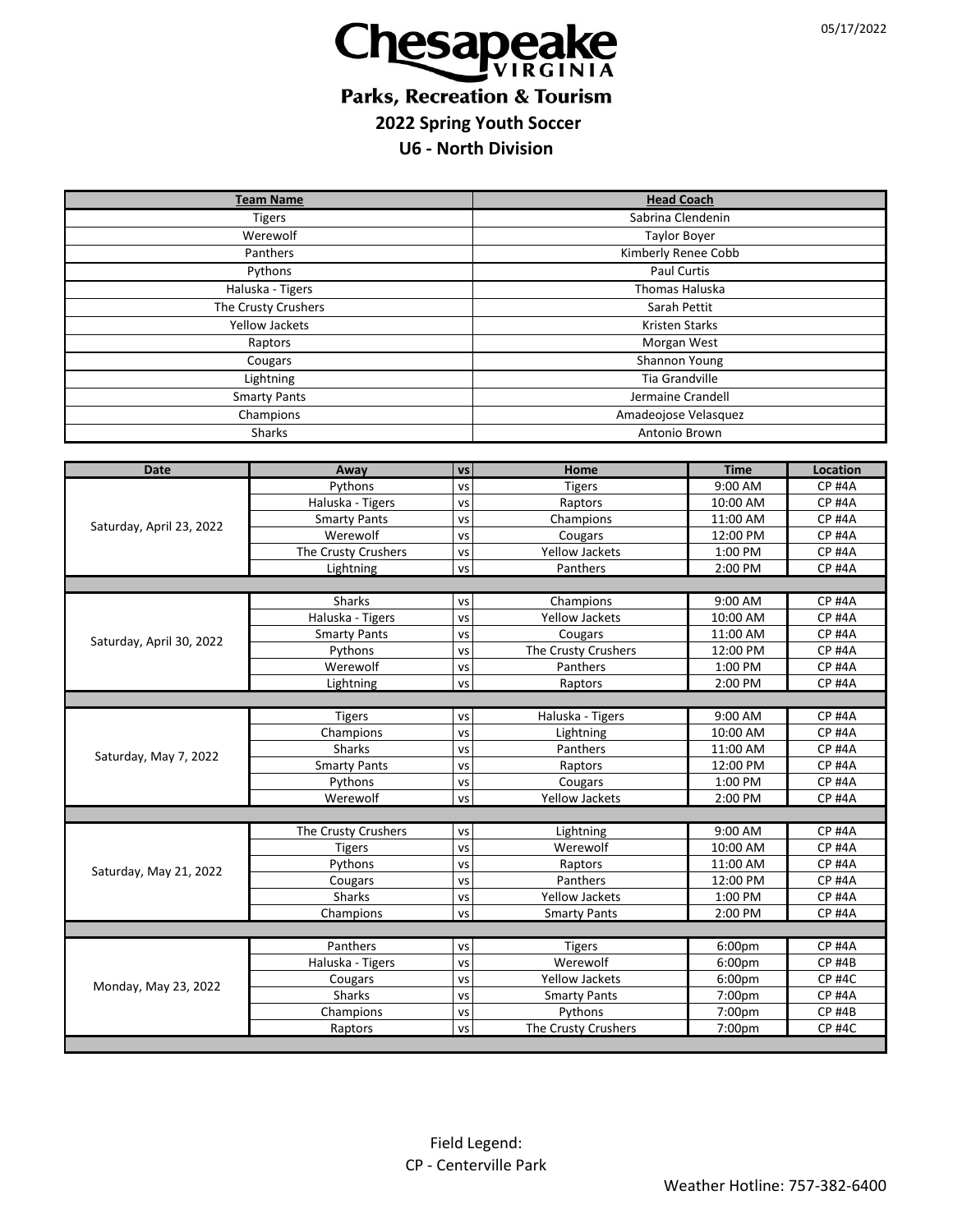

## **Parks, Recreation & Tourism 2022 Spring Youth Soccer**

**U6 - North Division**

| <b>Team Name</b>        |                     |           | <b>Head Coach</b>     |             |               |  |  |  |
|-------------------------|---------------------|-----------|-----------------------|-------------|---------------|--|--|--|
| <b>Tigers</b>           |                     |           | Sabrina Clendenin     |             |               |  |  |  |
| Werewolfs               |                     |           | <b>Taylor Boyer</b>   |             |               |  |  |  |
| Panthers                |                     |           | Kimberly Renee Cobb   |             |               |  |  |  |
| Pythons                 |                     |           | <b>Paul Curtis</b>    |             |               |  |  |  |
| Haluska - Tigers        |                     |           | <b>Thomas Haluska</b> |             |               |  |  |  |
| The Crusty Crushers     |                     |           | Sarah Pettit          |             |               |  |  |  |
| <b>Yellow Jackets</b>   |                     |           | <b>Kristen Starks</b> |             |               |  |  |  |
| Raptors                 |                     |           | Morgan West           |             |               |  |  |  |
| Cougars                 |                     |           | Shannon Young         |             |               |  |  |  |
| Lightning               |                     |           | Tia Grandville        |             |               |  |  |  |
|                         |                     |           | Jermaine Crandell     |             |               |  |  |  |
| <b>Smarty Pants</b>     |                     |           |                       |             |               |  |  |  |
| Champions               |                     |           | Amadeojose Velasquez  |             |               |  |  |  |
| Sharks<br>Antonio Brown |                     |           |                       |             |               |  |  |  |
|                         |                     |           |                       |             |               |  |  |  |
| <b>Date</b>             | Away                | $vs$      | Home                  | <b>Time</b> | Location      |  |  |  |
| Thursday, May 26, 2022  | Champions           | <b>VS</b> | Werewolf              | 6:00pm      | <b>CP #4A</b> |  |  |  |
|                         | Pythons             | <b>VS</b> | Panthers              | 6:00pm      | <b>CP #4B</b> |  |  |  |
|                         | Yellow Jackets      | VS        | Raptors               | 6:00pm      | <b>CP #4C</b> |  |  |  |
|                         | <b>Tigers</b>       | VS        | Lightning             | 7:00pm      | <b>CP #4A</b> |  |  |  |
|                         | The Crusty Crushers | <b>VS</b> | Haluska - Tigers      | 7:00pm      | <b>CP #4B</b> |  |  |  |
|                         | <b>Smarty Pants</b> | VS        | Sharks                | 7:00pm      | <b>CP #4C</b> |  |  |  |
|                         |                     |           |                       |             |               |  |  |  |
| Wednesday, June 1, 2022 | <b>Tigers</b>       | <b>VS</b> | Cougars               | 6:00pm      | $CP$ #4A      |  |  |  |
|                         | Lightning           | VS        | Pythons               | 7:00pm      | <b>CP #4A</b> |  |  |  |
|                         | Haluska - Tigers    | <b>VS</b> | Panthers              | 6:00pm      | <b>CP #4B</b> |  |  |  |
|                         | The Crusty Crushers | <b>VS</b> | <b>Sharks</b>         | 7:00pm      | <b>CP #4B</b> |  |  |  |
|                         |                     |           |                       |             |               |  |  |  |
|                         | Haluska - Tigers    | <b>VS</b> | Lightning             | 9:00 AM     | <b>CP #4A</b> |  |  |  |
| Saturday, June 4, 2022  | Cougars             | <b>VS</b> | Raptors               | 10:00 AM    | <b>CP #4A</b> |  |  |  |
|                         | The Crusty Crushers | <b>VS</b> | Werewolf              | 11:00 AM    | <b>CP #4A</b> |  |  |  |
|                         | Pythons             | <b>VS</b> | <b>Yellow Jackets</b> | 12:00 PM    | <b>CP #4A</b> |  |  |  |
|                         | <b>Tigers</b>       | <b>VS</b> | <b>Smarty Pants</b>   | 1:00 PM     | <b>CP #4A</b> |  |  |  |
|                         | Champions           | <b>VS</b> | Sharks                | 2:00 PM     | <b>CP #4A</b> |  |  |  |
| Tuesday, June 7, 2022   | <b>Tigers</b>       | <b>VS</b> | The Crusty Crushers   | 6:00pm      | <b>CP #4A</b> |  |  |  |
|                         | Sharks              | <b>VS</b> | Cougars               | 6:00pm      | <b>CP #4B</b> |  |  |  |
|                         | Champions           | <b>VS</b> | Haluska - Tigers      | 6:00pm      | <b>CP #4C</b> |  |  |  |
|                         | <b>Smarty Pants</b> | <b>VS</b> | Panthers              | 7:00pm      | <b>CP #4A</b> |  |  |  |
|                         | Lightning           | <b>VS</b> | Yellow Jackets        | 7:00pm      | <b>CP #4B</b> |  |  |  |
|                         | Werewolf            | <b>VS</b> | Raptors               | 7:00pm      | <b>CP #4C</b> |  |  |  |
|                         |                     |           |                       |             |               |  |  |  |